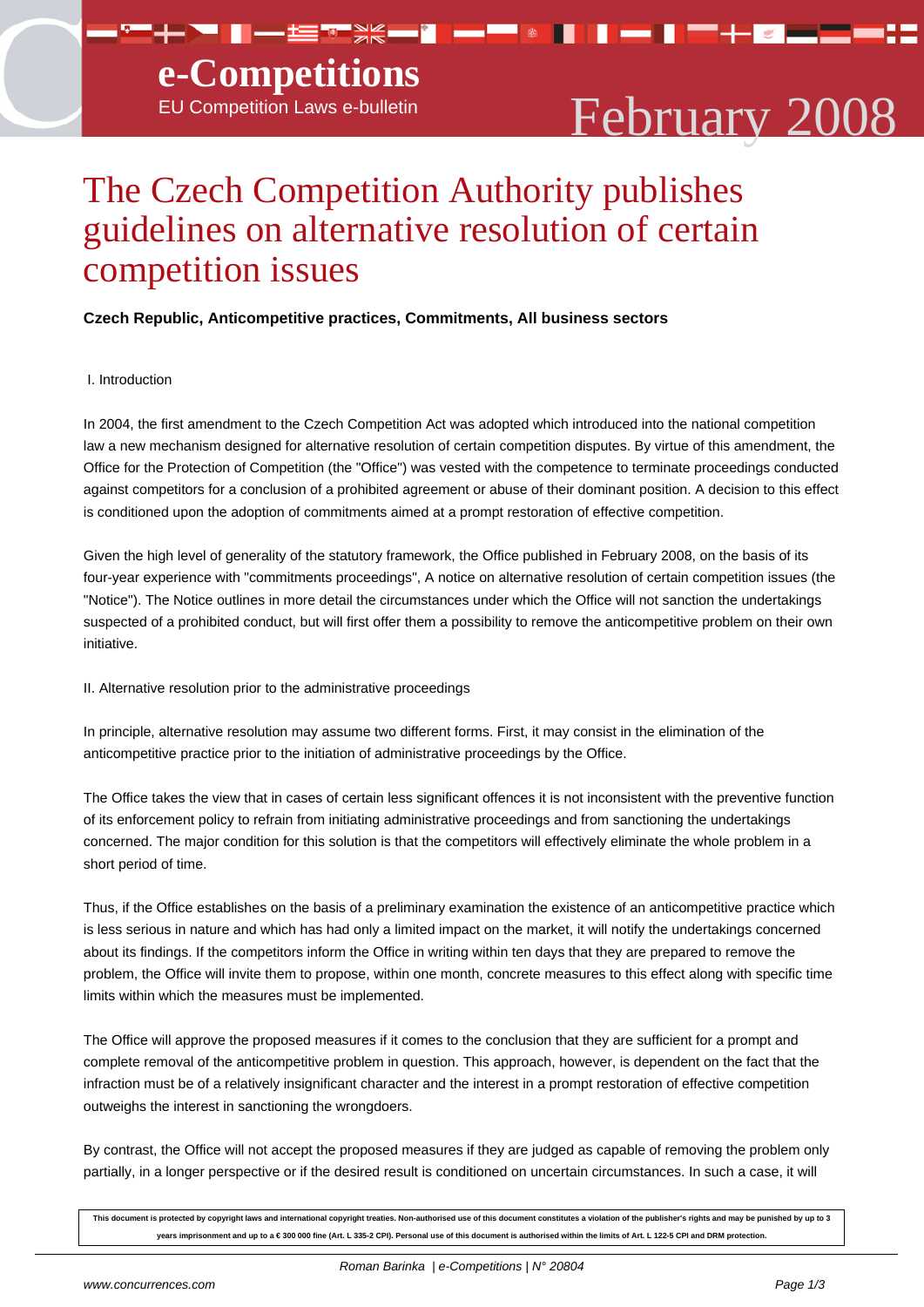initiate administrative proceedings with the undertakings concerned. Needless to say, it will open the proceedings, if the undertakings offer remedial measures but fail to implement them in practice, or if they offer no measures at all. III. Alternative resolution during the administrative proceedings

The second form of alternative resolution consists in the adoption of commitments in the course of ongoing proceedings before the Office. This solution is applicable, in principle, in three kinds of situations, namely in the case of (i) a less serious offence, (ii) a serious offence in the form of a prohibited agreement which has not yet been realized and (iii) a serious offence in the form of a prohibited agreement or abuse of dominance which has been realized but which has had only a limited impact on the market situation. The seriousness of the impact is assessed in terms of its territorial extent, the number of competitors and consumers affected, and the length of its duration. By contrast, this solution will not be utilized in cases of hardcore restrictions such as, for instance, agreements on price fixing or resale price maintenance.

If the Office establishes on the basis of a preliminary examination the existence of an anticompetitive practice falling within one of the three categories above, it will notify the undertakings concerned about its findings. The notification should, in essence, identify the anticompetitive conduct in question, specify the provisions of the Competition Act which, according to the preliminary view of the Office, have been violated and the factual evidence on which the Office based its conclusions.

Within 15 days of the notification, the parties may submit to the Office a proposal for commitments whereby the defective situation should be wholly rectified. The proposal has to be joined by all the undertakings concerned, i.e. by all parties to the prohibited agreement or by all subjects of the collective dominance in question. Since the submission of the proposal, the parties are legally bound by it and must duly fulfil all the commitments specified therein. If the parties, or even one of them, fail to do so, the submission will no longer be regarded as a proposal within the meaning of the Competition Act.

Once the Office has received the proposal, it will examine whether the commitments are adequate. They have to be of such a character and intensity as to be objectively able to remove the anticompetitive situation promptly and in full extent. If this is the case and, at the same time, the interest in an instant elimination of the problem outweighs the interest in sanctioning the offenders [1], the Office will render a decision whereby it will terminate the proceedings and impose on the parties the obligation to fulfil the proposed commitments.

The characteristic feature of this decision is that it declares no law infringement and, accordingly, imposes no sanction on the undertakings concern[ed](#nb1). Although this may be regarded by these competitors as a major advantage of the alternative resolution, it might complicate to a certain extent the position of third parties. For instance, if they wish to advance a claim in judicial proceedings for a compensation of damage sustained as a result of the anticompetitive practice in question, they will be obliged to prove that the practice was unlawful. It bears no emphasis that, given the lack of investigative powers, it might be rather difficult for them to bear this burden of proof and to succeed with their claim.

The fulfilment of the commitments will be subject to a continuous supervision of the Office. If it ascertains that the parties do not perform the obligations defined in the decision, it will impose upon them a sanction in the form of a fine of up to CZK 10 mil. (approx. EUR 424,400) or, alternatively, a fine amounting to 10% of the net turnover for the last financial year.

The Office may institute proceedings against the parties in the case of (i) a fundamental change of circumstances that served as an essential basis for the decision on commitments, (ii) if the competitors act in disregard of the commitments imposed, or (iii) if the decision was rendered on the basis of incomplete or misleading information. In such a case, the opening of the proceedings will not be prevented by the res iudicata principle.

#### IV. Conclusion

The guidelines represent a significant tool for the enhancement of effective competition. They contribute to an increased

**This document is protected by copyright laws and international copyright treaties. Non-authorised use of this document constitutes a violation of the publisher's rights and may be punished by up to 3 years imprisonment and up to a € 300 000 fine (Art. L 335-2 CPI). Personal use of this document is authorised within the limits of Art. L 122-5 CPI and DRM protection.**